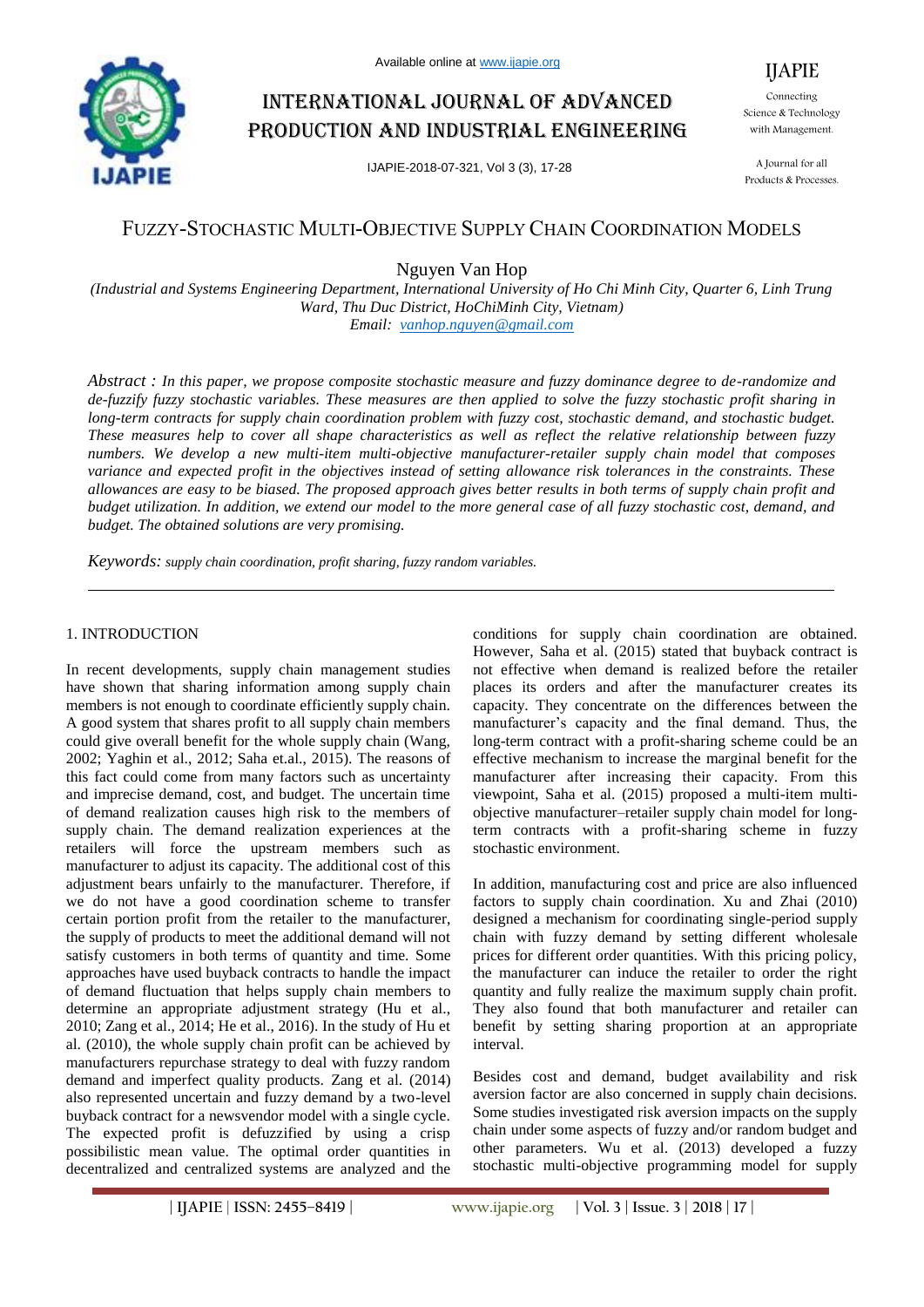chain outsourcing risk management in presence of both random uncertainty and fuzzy uncertainty. Their results indicated that a more risk-averse customer prefers to order less under uncertainty and risk. Afrouzy at el. (2016) designed a fuzzy stochastic multi-echelon, multi-objective supply chain model incorporating new product development. In this case, the supplier capacity parameters of the supply chain and demand fluctuations are subject to uncertainty and imprecise. In their developed supply chain coordination models, Saha et al. (2015) also included risk and stochastic budget in the constraints with given level of acceptable risk tolerances for both manufacturer and retailer. These tolerances are easy to be biased by the decision maker. The separated treatment of risk aversion constraints could not minimize the affected risk by demand variation for both manufacturer and retailer. In addition, Saha et al. (2015) utilized the credibility measure to de-fuzzify fuzzy manufacturing cost by single expected value. This defuzzifying method does not reflect the relative relationship between fuzzy numbers with all shape characteristics.

In this paper, we develop new fuzzy stochastic supply chain coordination models for long-term contracts with a profitsharing scheme. In the proposed models, we incorporate the demand variation in the objectives to minimize highest risk aversion factors and avoid decision makers bias. We also define new composite stochastic measure and fuzzy dominance degree to de-randomize and de-fuzzify fuzzy and/or stochastic variables. By these measures, the relative relationship between fuzzy numbers will be covered for all shape characteristics. Finally, we extend our development for the complete fuzzy stochastic supply chain coordination model for long-term contracts with a profit-sharing scheme in which all demand, manufacturing cost, and budget are fuzzy stochastic variables. Using our developed measures, the models are converted to the corresponding deterministic multi-objective linear programming model and solved by fuzzy compromise programming method, global criteria method and weighted sum method for comparison.

The paper will be presented as follows. In the next section, we will summarize some important results and define new measures for defuzifying and derandomizing fuzzy and/or stochastic variables. In Section 3, new supply chain coordination models for long-term contracts with profit sharing scheme are formulated and transformed to the equivalent deterministic ones. Section 4 will present numerical examples to illustrate the efficiency of the new models. Conclusion and future research direction are discussed in the final section.

#### 2. FOUNDATION

There are several definitions of fuzzy random variables (Kruse and Meyer, 1987; Luhandjula, 1996; Couso and Dubois, 2015, etc.). Similar to the works of Montes et al. (2015), we define the fuzzy random variables as follows:

**Definition 1** (Kruse and Meyer, 1987): Let  $(\Omega, \mathcal{A}, P)$  be a probability space. A fuzzy random variable is a map  $\tilde{X}$ :  $\Omega \rightarrow$  $\mathcal{F}(\mathbb{R})$  such that the  $\alpha$ -cuts  $\tilde{X}_{\alpha} : \Omega \to \mathcal{P}(\mathbb{R})$  given by:

$$
\tilde{X}_{\alpha}(w) = \{t \in \mathbb{R} : \tilde{X}(w)(t) \ge \alpha\}
$$
\n(1)

Are random sets, meaning that:

$$
\{w \in \Omega : \tilde{X}_{\alpha}(w) \cap A \neq \emptyset\} \in \mathcal{A} \,\forall A \in \beta_{\mathbb{R}} \tag{2}
$$

Different ranking methods for fuzzy random variables have been developed in the literature. The main difference between these methods is the way to defuzzify and derandomize fuzzy stochastic variables. The first direction is to perform the conversions (de-fuzzify, de-randomize) in a sequential manner (Luhandjula, 1996; Luhandjula and Gupta, 1996; Luhandjula, 2004; Yao and Wu, 2000). The second way is to perform both actions at the same time. (Liu 2001a, 2001b; Liu and Liu, 2002; Liu and Liu 2003, Aiche and Dubois, 2010; Montes et al., 2015; Couso and Dubois, 2015). The main disadvantage of the sequential method is to create a large number of additional variables. In the simultaneous approaches, both defuzzifying and derandomizing processes have been performed at the same time. Some approaches compare between fuzzy random variables by the expected value (Liu 2001a, 2001b; Liu and Liu, 2002; Liu and Liu 2003). The others extend the theory of expected utility and stochastic dominance to the comparison of fuzzy random variables (Aiche and Dubois, 2010; Montes et al., 2015; Couso and Dubois, 2015). Although these methods could cover different views of fuzzy random variables and offer a systematic approach for the combinations of stochastic and interval or fuzzy interval ranking, but the computation process is quite complicated. In this paper, the proposed method still follows the sequential method but the new measures could reduce significantly computational efforts. The proposed measures could also capture all probabilistic and shape information of fuzzy random variables (expected and variance values) to avoid the highly sensitivity expert dependence. In addition, the proposed approach uses the relative relationship instead of absolute values between the converted points of fuzzy stochastic variables.

Now, to handle the stochastic nature of fuzzy stochastics variables, we start from the similar combination of expectation and variance in the mathematical economics of Markowitz's model as used in the work of fuzzy stochastic OWA of Zarghami et al. (2008).

**Definition 2:** given a fuzzy random variable  $\tilde{\overline{x}}$ , the stochastic nature of a fuzzy stochastic variable will be represented by the composite stochastic measure  $\tilde{C}$  as follows:

$$
\tilde{C} = E(\tilde{\overline{x}}) - w \sqrt{Var(\tilde{\overline{x}})}; 1 \ge w \ge 0
$$
\n(3)

Where

$$
E(\tilde{\overline{x}}) = \int_{-\infty}^{+\infty} \tilde{\overline{x}} f(\tilde{\overline{x}}) d\tilde{\overline{x}} = \sum_{i=1}^{n} \tilde{\overline{x}}_i f(\tilde{\overline{x}}_i)
$$
(4)

$$
Var\left(\tilde{\overline{x}}\right) = \int_{-\infty}^{+\infty} \left(\tilde{\overline{x}} - E\left(\tilde{\overline{x}}\right)\right)^2 f\left(\tilde{\overline{x}}\right) d\tilde{\overline{x}} = \sum_{i=1}^n \left(\tilde{\overline{x}}_i - E\left(\tilde{\overline{x}}\right)\right)^2 f\left(\tilde{\overline{x}}_i\right)
$$
\n
$$
(5)
$$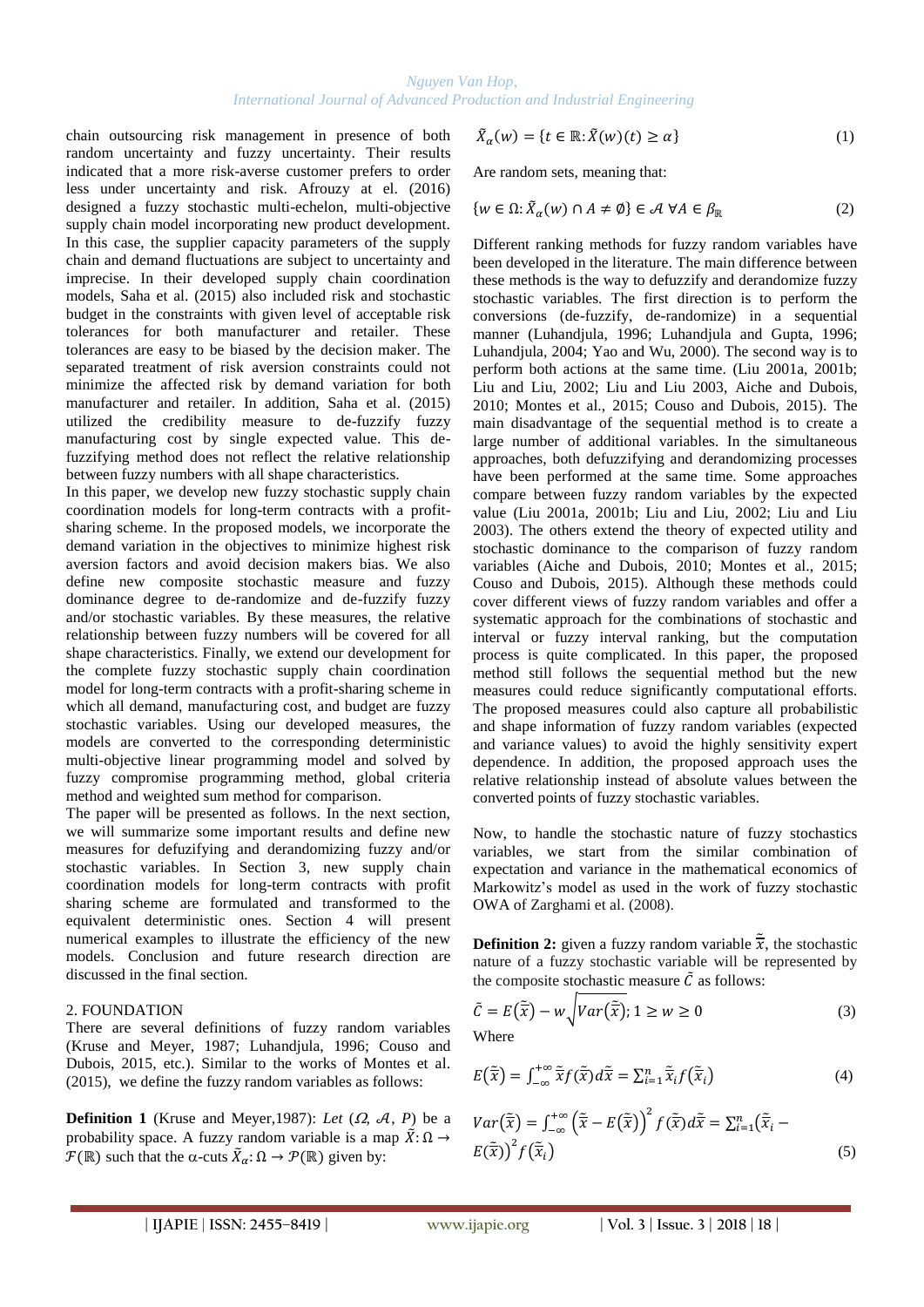where  $w$  is a positive weight showing the importance of decreasing risk in comparison to maximizing the expected payoff. It is clear that the composite stochastic measure  $\tilde{C}$  is a fuzzy number.

Next, to compare two fuzzy numbers, we develop a new concept of fuzzy dominance and its associated measure, fuzzy dominance degree. Let  $\geq$  be the binary relation on fuzzy set *X*, representing "more dominated than". Let  $\approx$  be the binary relation "indifferent to" on fuzzy set  $X$  Let  $\prec$  be the binary relation on fuzzy set *X*, representing "less dominated than". The following will define how a fuzzy number dominates than another one:

**Definition 3 (fuzzy domination)**: Given two fuzzy numbers  $\tilde{P}$ ,  $\tilde{Q} \in X$ , we have:

 $\tilde{P} > \tilde{Q}$  if and only if  $P^{\alpha} > Q^{\alpha}$ ;

 $\tilde{P} \approx \tilde{Q}$  if and only if  $P^{\alpha} = Q^{\alpha}$ ;

 $\tilde{P} < \tilde{Q}$  if and only if  $P^{\alpha} < Q^{\alpha}$ ;

if  $\tilde{P} > \tilde{Q}$  we say that  $\tilde{P}$  dominates than  $\tilde{Q}$ . To measure how much  $\tilde{P}$  dominates than  $\tilde{Q}$ , let  $D(\tilde{P}, \tilde{Q})$  be the dominance degree of  $\tilde{P}$  over  $\tilde{O}$ , we have:

**Definition 4:** Given two fuzzy number 
$$
\widetilde{P}, \widetilde{Q} \in X_w
$$
  
\n $D(\widetilde{P}, \widetilde{Q}) > 0$  if and only if  $\widetilde{P} > \widetilde{Q}$   
\n $D(\widetilde{P}, \widetilde{Q}) = 0$  if and only if  $\widetilde{P} \approx \widetilde{Q}$   
\n $D(\widetilde{P}, \widetilde{Q}) < 0$  if and only if  $\widetilde{P} < \widetilde{Q}$ 

 $D(\tilde{P}, \tilde{Q})$  somehow indicates the strength of preference between fuzzy numbers. To formalize the detailed calculation of  $D(\tilde{P}, \tilde{Q})$ , we start from the  $\alpha$ -cut of two fuzzy numbers  $\overline{P}$  and  $\overline{Q}$  (see Fig. 1):

$$
\tilde{P}_{\alpha} = \mu_{\tilde{P}}(x) \ge \alpha
$$
\n
$$
\tilde{Q}_{\alpha} = \mu_{\tilde{Q}}(x) \ge \alpha
$$
\n(6)

We can see that if  $\tilde{P}_{\alpha} \geq \tilde{Q}_{\alpha}$ then We can see that if  $P_{\alpha} \ge Q_{\alpha}$ <br>  $\sup \{ s : \mu_{\tilde{P}}(s) \ge \alpha \} - \sup \{ s : \mu_{\tilde{Q}}(s) \ge \alpha \} \ge 0$ . . This amount indicates the preference of a fuzzy number over another one. Therefore, the total preference degree of  $P$  over  $Q$ is the area of  $(\tilde{P} > \tilde{Q}) + (\tilde{Q} = \tilde{P}).$ Mathematically, the fuzzy dominance degree is defined as follows.



**Definition 5: (fuzzy dominance degree)** for  $\tilde{P}$ ,  $\tilde{Q}$ , we have

$$
D(\tilde{P}, \tilde{Q}) = \int_0^1 D(\tilde{P}, \tilde{Q})_\alpha d\alpha = \int_0^1 \left\{ (\tilde{P} > \tilde{Q})_\alpha + (\tilde{Q} = \tilde{P})_\alpha \right\} d\alpha =
$$
  

$$
\int_0^1 \left\{ \left\{ \max \left\{ 0, \sup\{s : \mu_{\tilde{P}}(s) \ge \alpha\} - \sup\{t : \mu_{\tilde{Q}}(t) \ge \alpha\} \right\} + \max \left\{ 0, \min \left\{ \sup\{t : \mu_{\tilde{Q}}(t) \ge \alpha\}, \sup\{s : \mu_{\tilde{P}}(s) \ge \alpha\} \right\} - \max \left\{ \inf\{s : \mu_{\tilde{P}}(s) \ge \alpha\}, \inf\{t : \mu_{\tilde{Q}}(t) \ge \alpha\} \right\} \right\} \right\} d\alpha
$$
  
(7)

For simplicity in calculation, let consider  $\widetilde{T}$  be a family of triangular fuzzy numbers represented by a triplet  $(\tau, a, b)$  with its membership function is defined by (Zimmerman, 1985) :

$$
\mu_{\tilde{\tau}}(x) = \begin{cases}\n\max\left(0, 1 - \frac{\tau - x}{a}\right); & \text{if } x \le \tau, a > 0 \\
1, & \text{if } a = 0 \text{ and/or } b = 0 \\
\max\left(0, 1 - \frac{x - \tau}{b}\right); & \text{if } x > \tau, b > 0 \\
0; & \text{otherwise}\n\end{cases}
$$
\n(8)

where the scalars a,  $b \ge 0$  (a,  $b \in \mathcal{R}$ ) are called the left and right spreads, respectively. This type of fuzzy numbers is quite popular and allows quantification of quite different types of information. A crisp number  $\tau \in \mathcal{R}$  can be illustrated as a triangular fuzzy number  $\tilde{\tau} = (\tau, 0, 0)$ .

Now, if two triangle fuzzy numbers  $\tilde{P}$ ,  $\tilde{Q}$  mentioned above are triangle fuzzy numbers represented by triplet values<br> $\tilde{p}$  (w, z, b) and  $\tilde{\rho}$  (w, z, d) then we take  $\tilde{p}$  and  $\tilde{\rho}$ 

$$
\tilde{P}(u, a, b)
$$
 and  $\tilde{Q}(v, c, d)$ , the  $\alpha$ -cut of  $\tilde{P}$  and  $\tilde{Q}$  are

(6)  $[P^{L}(\alpha), P^{U}(\alpha)] = [u - a(1 - \alpha), u + b(1 - \alpha)]$  (6)  $[Q^{L}(\alpha), Q^{U}(\alpha)] = [\nu - c(1 - \alpha), \nu + d(1 - \alpha)]$ 

From (7), the fuzzy dominance degree is determined by the different areas between  $\tilde{P}$  and  $\tilde{Q}$  such that  $(\tilde{P} > \tilde{Q})$  and  $(\tilde{P} = \tilde{O})$ . Similar to the results of Lin et al. (2017), we investigate the following cases of the relative positions between  $\tilde{P}$  and  $\tilde{O}$ .

#### **Case 1** (see Fig. 2):  $v < u, u - a \le v - c \le u + b \le v + d$



In this case, we have: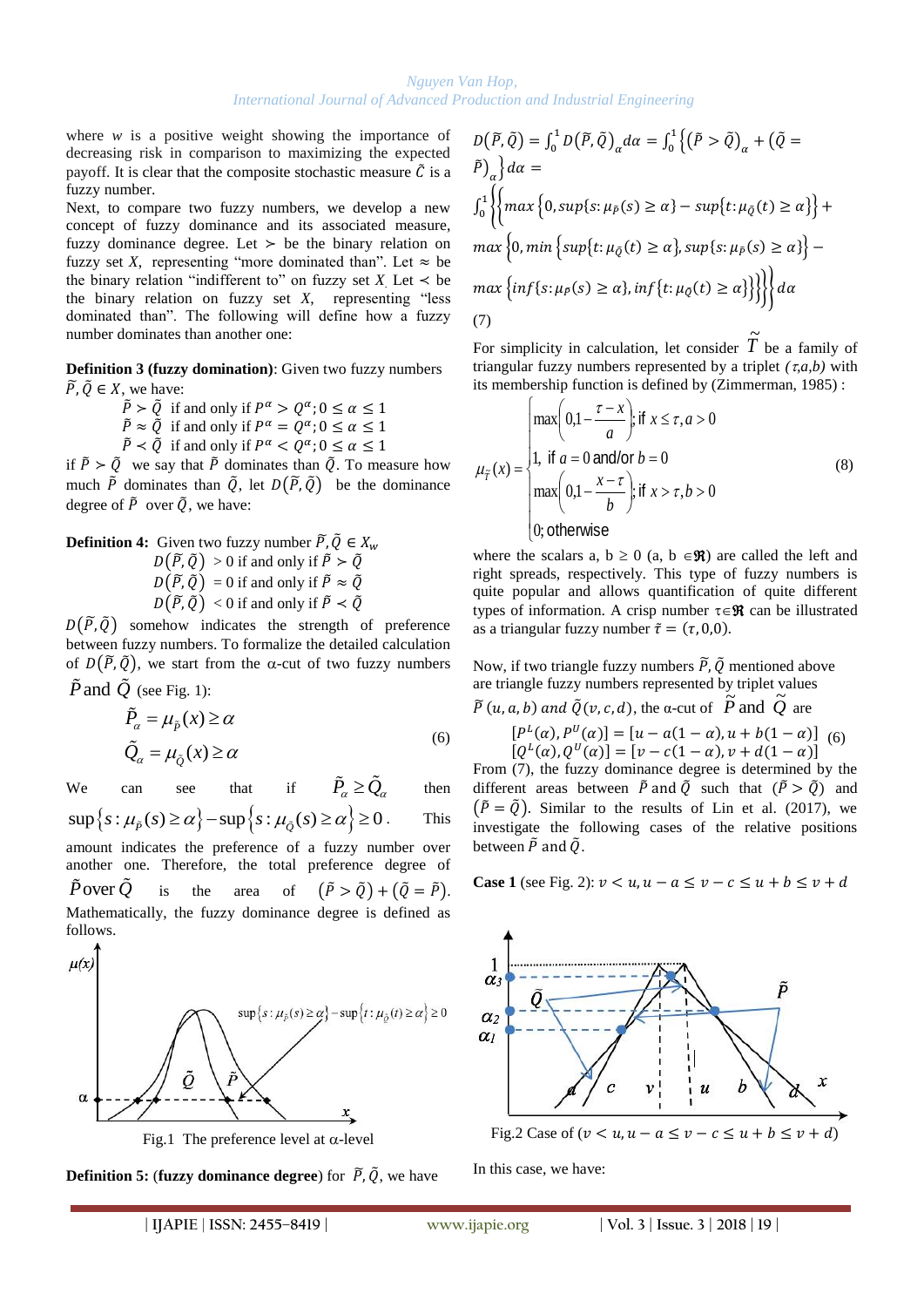$$
\alpha_1 = 1 + \frac{v - u}{a - c}; \alpha_2 = 1 + \frac{v - u}{d - b}; \alpha_3 = 1 + \frac{v - u}{d + a};
$$

The dominance degree  $D(\tilde{P}, \tilde{Q})$  of  $\tilde{P}$  over  $\tilde{Q}$  will be:

$$
D(\widetilde{P}, \widetilde{Q}) = \int_0^1 D(\widetilde{P}, \widetilde{Q})_{\alpha} d\alpha
$$
  
\n
$$
= \int_0^1 (\widetilde{P}_{\alpha}^U - \widetilde{Q}_{\alpha}^U) d\alpha + \int_0^{\alpha_1} (\widetilde{P}_{\alpha}^U - \widetilde{Q}_{\alpha}^L) d\alpha
$$
  
\n
$$
+ \int_{\alpha_1}^{\alpha_2} (\widetilde{P}_{\alpha}^U - \widetilde{P}_{\alpha}^L) d\alpha + \int_{\alpha_2}^{\alpha_3} (\widetilde{Q}_{\alpha}^U - \widetilde{P}_{\alpha}^L) d\alpha
$$
  
\n
$$
= u - v + \frac{b - d}{2} + (u - v - a + c)\alpha_1
$$
  
\n
$$
+ (a - c)\frac{\alpha_1^2}{2} + (u - v + a + d)\alpha_3 - (a + d)\frac{\alpha_3^2}{2}
$$

**Case 2** (see Fig. 3):  $v < u, u - a \le v - c \le v + d \le u + c$  $b$ .

In this case, we have:

$$
\alpha_1 = 1 + \frac{v - u}{a - c}; \alpha_2 = 1 + \frac{v - u}{d + a};
$$

The dominance degree  $D(\widetilde{P}, \widetilde{Q})$  of  $\widetilde{P}$  over  $\widetilde{Q}$  will be:

$$
D(\widetilde{P}, \widetilde{Q}) = \int_0^1 D(\widetilde{P}, \widetilde{Q})_{\alpha} d\alpha
$$
  
\n
$$
= \int_0^1 (\widetilde{P}_{\alpha}^U - \widetilde{Q}_{\alpha}^U) d\alpha + \int_0^{\alpha_2} (\widetilde{Q}_{\alpha}^U - \widetilde{Q}_{\alpha}^L) d\alpha
$$
  
\n
$$
+ \int_{\alpha_1} (\widetilde{Q}_{\alpha}^U - \widetilde{P}_{\alpha}^L) d\alpha
$$
  
\n
$$
= u - v + \frac{b - d}{2} + (u - v + c - a)\alpha_1
$$
  
\n
$$
+ (a - c) \frac{\alpha_1^2}{2} + (v - u + a + |d)\alpha_2 - (a + d)\frac{\alpha_2^2}{2}
$$



**Case 3** (see Fig. 4):  $v < u$ ,  $v - c \le u - a \le v + d \le u + b$ 



In this case, we have:

 $\alpha_1 = 1 + \frac{v}{4}$  $\frac{v-u}{d+a}$ ; The dominance degree  $D(\tilde{P}, \tilde{Q})$  of  $\tilde{P}$  over  $\tilde{Q}$ will be:

$$
D(\widetilde{P}, \widetilde{Q}) = \int_0^1 D(\widetilde{P}, \widetilde{Q})_\alpha d\alpha
$$
  
= 
$$
\int_0^1 (\widetilde{P}_\alpha^U - \widetilde{Q}_\alpha^U) d\alpha + \int_0^{\alpha_1} (\widetilde{Q}_\alpha^U - \widetilde{P}_\alpha^L) d\alpha
$$
  
= 
$$
u - v + \frac{b - d}{2} + (v - u + a + d)\alpha_1
$$
  
- 
$$
(a + d)\frac{\alpha_1^2}{2}
$$

**Case 4** (see Fig. 5):  $v < u, v - c \le u - a \le u + b \le v + d$ 



Fig.5 Case of  $(v < u, v - c \le u - a \le u + b \le v + d)$ 

In this case, we have:

$$
\alpha_1 = 1 + \frac{v - u}{d - b}; \alpha_2 = 1 + \frac{v - u}{d + a};
$$

The dominance degree  $D(\tilde{P}, \tilde{Q})$  of  $\tilde{P}$  over  $\tilde{Q}$  will be

$$
D(\widetilde{P}, \widetilde{Q}) = \int_0^1 D(\widetilde{P}, \widetilde{Q})_\alpha d\alpha
$$
  
= 
$$
\int_0^1 (\widetilde{P}_\alpha^U - \widetilde{Q}_\alpha^U) d\alpha + \int_0^{\alpha_1} (\widetilde{P}_\alpha^U - \widetilde{P}_\alpha^L) d\alpha
$$
  
+ 
$$
\int_{\alpha_1} (\widetilde{Q}_\alpha^U - \widetilde{P}_\alpha^L) d\alpha
$$
  
= 
$$
u - v + \frac{b - d}{2} + (v - u + a + d)\alpha_2
$$
  
- 
$$
(a + d)\frac{\alpha_2^2}{2}
$$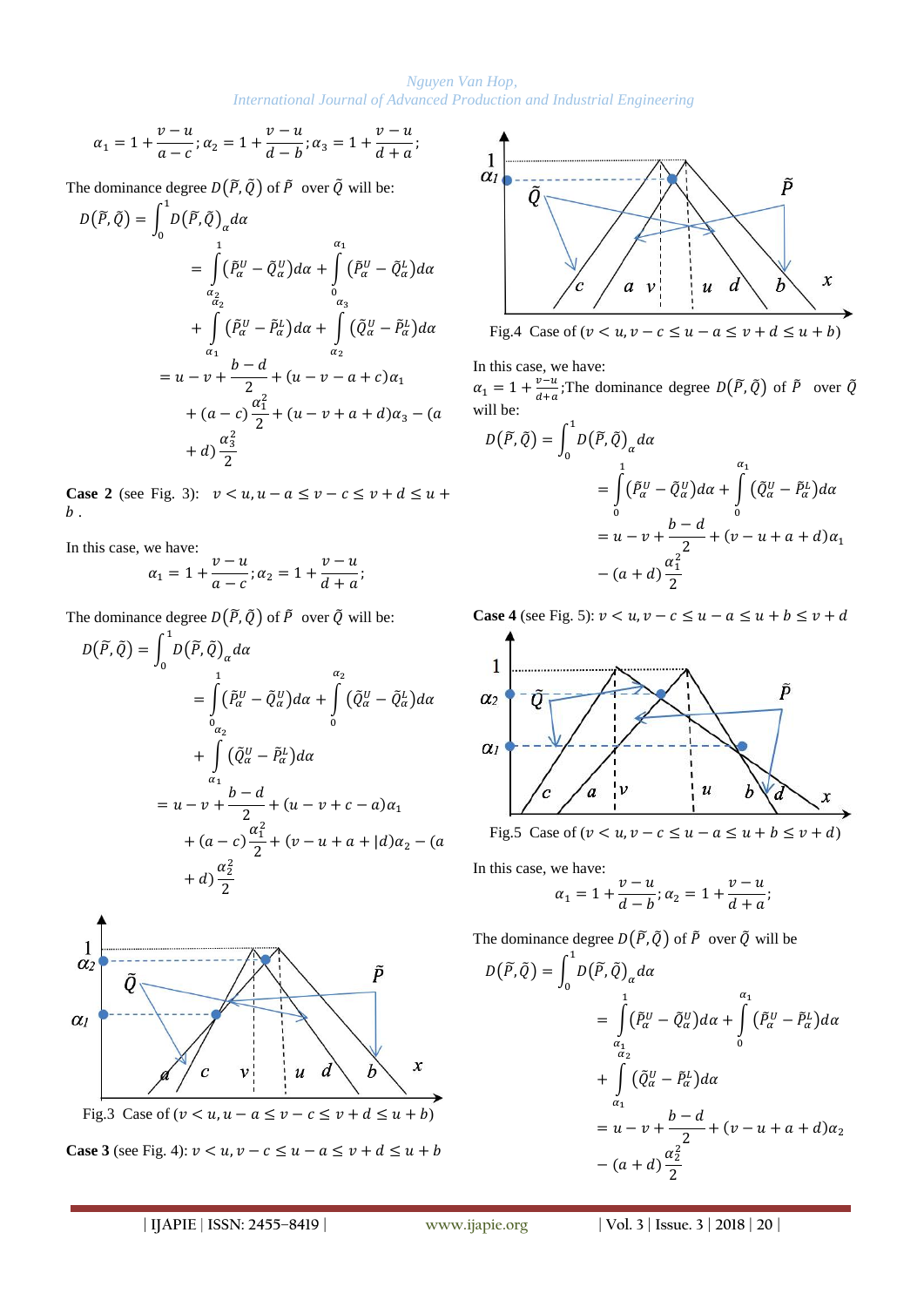

Fig.6 Case of  $(v < u, v - c \le v + d \le u - a \le u + b)$ 

In this case, the dominance degree  $D(\tilde{P}, \tilde{Q})$  of  $\tilde{P}$  over  $\tilde{Q}$  will be:

$$
D(\widetilde{P}, \widetilde{Q}) = \int_0^1 D(\widetilde{P}, \widetilde{Q})_\alpha d\alpha = \int_0^1 (\widetilde{P}_\alpha^U - \widetilde{Q}_\alpha^U) d\alpha
$$

$$
= u - v + \frac{b - d}{2}
$$

**Case 6** (see Fig. 7):  $u \le v, v - c \le u - a \le v + d \le u + b$ .



Fig.7 Case of  $(u \le v, v - c \le u - a \le v + d \le u + b)$ 

In this case, we have:

 $\alpha_1 = 1 + \frac{v}{v}$  $\frac{v-u}{a-c}$ ;  $\alpha_2 = 1 + \frac{v}{d}$  $\frac{v-u}{d-b}$ ;  $\alpha_3 = 1 + \frac{u}{b}$  $\frac{a}{b+c}$ ; The dominance degree  $D(\tilde{P}, \tilde{Q})$  of  $\tilde{P}$  over  $\tilde{Q}$  will be:  $\mathbf{1}$ 

$$
D(\widetilde{P}, \widetilde{Q}) = \int_{0}^{R} D(\widetilde{P}, \widetilde{Q})_{\alpha} d\alpha
$$
  
\n
$$
= \int_{0}^{\alpha_{2}} (\widetilde{P}_{\alpha}^{U} - \widetilde{Q}_{\alpha}^{U}) d\alpha + \int_{0}^{\alpha_{1}} (\widetilde{Q}_{\alpha}^{U} - \widetilde{P}_{\alpha}^{L}) d\alpha
$$
  
\n
$$
+ \int_{\alpha_{1}}^{\alpha_{2}} (\widetilde{Q}_{\alpha}^{U} - \widetilde{Q}_{\alpha}^{L}) d\alpha + \int_{\alpha_{3}}^{\alpha_{3}} (\widetilde{P}_{\alpha}^{U} - \widetilde{Q}_{\alpha}^{L}) d\alpha
$$
  
\n
$$
= (\upsilon - u + \alpha - c)\alpha_{1} + (c - \alpha) \frac{\alpha_{1}^{2}}{2}
$$
  
\n
$$
+ (u - \upsilon + b + c)\alpha_{3} - (b + c) \frac{\alpha_{3}^{2}}{2}
$$

**Case 7** (see Fig. 8):  $u \le v, v - c \le u - a \le u + b \le v + d$ .



In this case, we have:

 $\alpha_1 = 1 + \frac{v}{2}$  $\frac{v-u}{a-c}$ ;  $\alpha_2 = 1 + \frac{u}{b}$  $\boldsymbol{b}$ The dominance degree  $D(\tilde{P}, \tilde{Q})$  of  $\tilde{P}$  over  $\tilde{Q}$  will be:  $D(\widetilde{P}, \widetilde{Q}) = \int_{\Omega} D(\widetilde{P}, \widetilde{Q})_{\alpha} d\widetilde{Q}$  $\mathbf{1}$  $\boldsymbol{0}$  $= \int (\tilde{P}_{\alpha}^{U} - \tilde{P}_{\alpha}^{L})d$  $\alpha$  $\bf{0}$  $+$   $(\tilde{P}_{\alpha}^{U} - \tilde{Q}_{\alpha}^{L})d$  $\alpha$  $\alpha$  $=(v-u+a)\alpha_1 + (c-a)\frac{\alpha_1^2}{2}$  $\overline{c}$ +  $(u - v + c + b)\alpha_2$  –  $(b + c)\frac{\alpha_2^2}{2}$  $\overline{\mathbf{c}}$ 

**Case 8** (see Fig. 9):  $u \le v, u - a \le v - c \le u + b \le v + d$ .



Fig. 9. Case of  $(u \le v, u - a \le v - c \le u + b \le v + d)$ In this case, we have:

$$
\alpha_1 = 1 + \frac{v - u}{d + a};
$$

The dominance degree  $D(\tilde{P}, \tilde{Q})$  of  $\tilde{P}$  over  $\tilde{Q}$  will be:

$$
D(\tilde{P}, \tilde{Q}) = \int_0^1 D(\tilde{P}, \tilde{Q})_\alpha d\alpha = \int_0^{\alpha_1} (\tilde{P}_\alpha^U - \tilde{Q}_\alpha^L) d\alpha
$$

$$
= (u - v + b + c)\alpha_1 - (b + c)\frac{\alpha_1^2}{2}
$$

**Case 9** (see Fig. 10):  $u \le v, u - a \le v - c \le v + d \le u + c$  $h$ .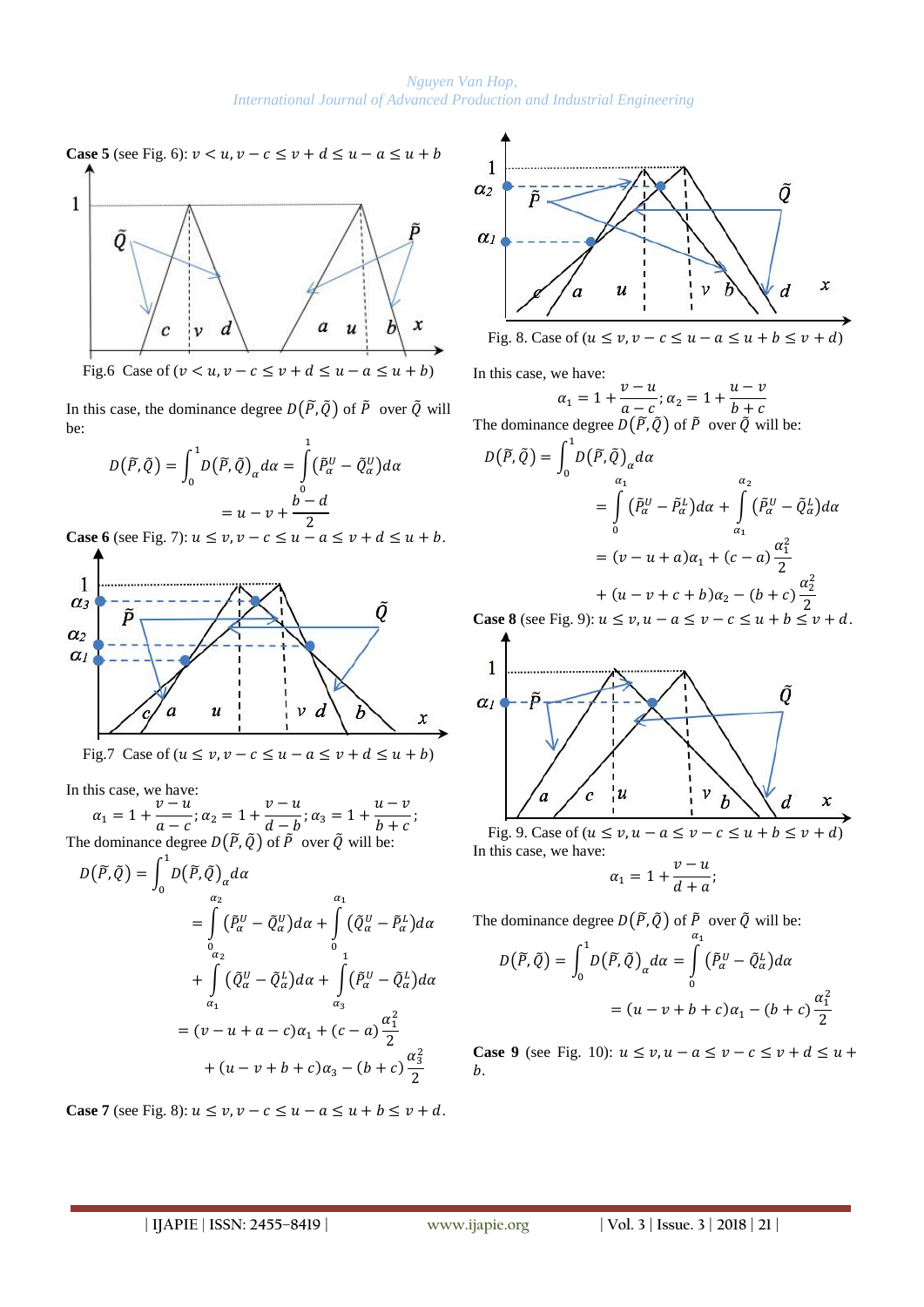

Fig. 10. Case of  $(u \le v, u - a \le v - c \le v + d \le u + b)$ 

In this case, we have:

$$
\alpha_1 = 1 + \frac{v - u}{d - b}; \alpha_2 = 1 + \frac{v - u}{d + a};
$$

The dominance degree  $D(\widetilde{P}, \widetilde{Q})$  of  $\widetilde{P}$  over  $\widetilde{Q}$  will be:

$$
D(\tilde{P}, \tilde{Q}) = \int_0^1 D(\tilde{P}, \tilde{Q})_\alpha d\alpha = \int_0^{\alpha_2} (\tilde{P}_\alpha^U - \tilde{Q}_\alpha^L) d\alpha
$$

$$
= (u - v + b + c)\alpha_2 - \frac{b + c}{2}\alpha_2^2
$$

**Case 10** (see Fig. 11):  $u \le v, u - a \le u + b \le v - c \le v +$  $d$ .



Fig. 11. Case of  $(u \le v, u - a \le u + b \le v - c \le v + d)$ 

In this case, the dominance degree  $D(\widetilde{P}, \widetilde{Q})$  of  $\widetilde{P}$  over  $\widetilde{Q}$  will be:

$$
D(\widetilde{P},\widetilde{Q})=\int_0^1 D(\widetilde{P},\widetilde{Q})_\alpha d\alpha=0
$$

With the definitions of composite stochastic measure and dominance degree, we can convert the fuzzy stochastic variables into the corresponding deterministic ones that cover all shape characteristics as well as reflect the relative relationships between fuzzy numbers. We are using these results to improve the supply chain coordination models for long-term contracts with profit sharing scheme including fuzzy manufacturing cost, stochastic demand, and stochastic budget in the following section.

#### 3. FUZZY STOCHASTIC SUPPLY CHAIN COORDINATION WITH PROFIT SHARING

#### **3.1. Profit Sharing Supply Chain Coordination with stochastic demand and fuzzy cost**

In this section, we consider again the supply chain coordination with profit sharing problem stated in the work of Saha et al. (2015) in which the supply chain system includes two components: a manufacturer and a retailer. The retailer sells multiple types of items with stochastic demand.

We model the problem in different way by using the original fuzzy and/or stochastic variables instead of expected value and constrained the variance

$$
Max Z_M = \sum_{i=1}^m n \left[ (s_i - \widetilde{c}_i) y_i + (1 - \alpha_i) \left[ (r_i - s_i) y_i - (r_i - v_i) (y_i - \hat{d}_i) \right] \right] \qquad (9)
$$

$$
Max Z_R = \sum_{i=1}^m n \left[ \alpha_i \left[ (r_i - s_i) y_i - (r_i - v_i) (y_i - \hat{d}_i) \right] \right] \qquad (10)
$$

Subject to

$$
\sum_{i=1}^{m} s_i y_i \le \hat{B}
$$
  
(11)  

$$
y_i \ge 0; i = 1, 2, ..., m
$$
  
(12)

Where:

*n:* number of planning periods

 $r_i$ : the retail price per unit item,  $i = 1, 2, ..., m$ 

 $s_i$ : the selling price per unit item

*vi* : The salvage value per unit item.

 $\tilde{c}_i$ : The fuzzy manufacturing cost per unit item.

 $\alpha_i$ : The profit sharing fraction ( $0 < a_i < 1$ ).

 $y_i$ *:* The ordering quantity of the item for each period.

 $\hat{d}_i$ : The random market demand

*ZM:* The total expected profit of the manufacturer in n periods.

 $Z_R$ *:* The total expected profit of the retailer in n periods.

 $\hat{B}$ : The probabilistic budget for the retailer, which is a normal random variable.

To handle fuzzy and/or stochastic variables, we will isolate these variables and use the previous results to convert the model to the equivalent deterministic one. Model (9) - (12) will be:

$$
Max Z_M = \sum_{i=1}^{m} n [-(\tilde{c}_i)y_i + (1 - \alpha_i)(r_i - v_i)d_i] +
$$
  
\n
$$
\sum_{i=1}^{m} n [s_i y_i + (1 - \alpha_i)(v_i - s_i)y_i]
$$
 (13)

$$
Max Z_R = \sum_{i=1}^{m} n [\alpha_i (r_i - v_i) \hat{d}_i] + \sum_{i=1}^{m} n \alpha_i [ (v_i - s_i) y_i ]
$$
\n(14)

Subject to

$$
\sum_{i=1}^{m} s_i y_i \le \hat{B}
$$
\n(15)

$$
y_i \geq 0; i = 1, 2, \dots, m
$$

(16)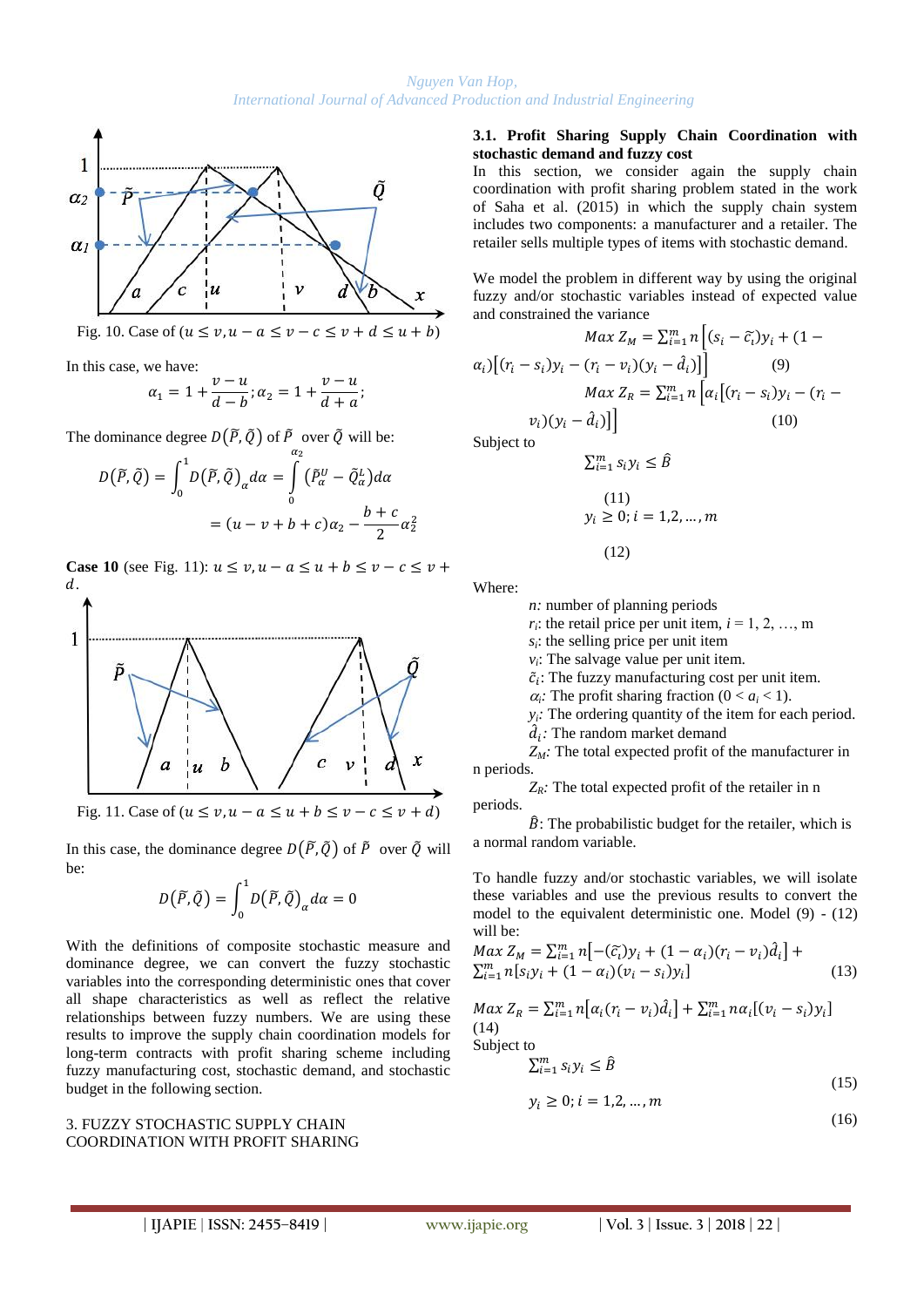(19)

First, we need to de-randomize our model by defining composite stochastic measures of demand  $d_i$  and budget  $\hat{B}$  as follows

$$
\delta_i = E(d_i) - w_d \sqrt{Var(d_i)}; 1 \ge w_d \ge 0 \tag{17}
$$

 $\beta = E(\hat{B}) - w_B \sqrt{Var(\hat{B})}$ ;  $1 \ge w_B \ge 0$  (18) The de-randomized model will be:

 $Max Z_M = \lambda_M$ 

$$
Max Z_R = \lambda_R
$$
 (20)

Subject to

 $\sum_{i=1}^{m} n[-(\tilde{c}_i)y_i + (1 - \alpha_i)(r_i - v_i)\delta_i] + \sum_{i=1}^{m} n[s_i]$  $\alpha_i$ ) $(v_i - s_i) y_i$ ]  $\ge \lambda_M$  (21)

$$
\sum_{i=1}^{m} n[\alpha_i (r_i - v_i)\delta_i] + \sum_{i=1}^{m} n\alpha_i [(\nu_i - s_i)y_i] \ge \lambda_R
$$
 (22)

$$
\sum_{i=1}^{m} s_i y_i \le \beta \tag{23}
$$

$$
y_i \ge 0; i = 1, 2, ..., m
$$
 (24)

we are continuing to separate fuzzy numbers with scripvalues as follows

$$
Max Z_M = \lambda_M
$$
\n
$$
Max Z_R = \lambda_R
$$
\n(25)\n(26)

Subject to

$$
\sum_{i=1}^{m} n[(1 - \alpha_i)(r_i - v_i)\delta_i] + \sum_{i=1}^{m} n[s_i y_i + (1 - \alpha_i)(v_i - s_i)y_i] - \lambda_M \ge \sum_{i=1}^{m} n(\tilde{c}_i)y_i
$$
\n(27)

$$
\sum_{i=1}^{m} n[\alpha_i(r_i - v_i)\delta_i] + \sum_{i=1}^{m} n\alpha_i[(v_i - s_i)y_i] \ge \lambda_R
$$
 (28)

 $\sum_{i=1}^{m} s_i y_i \le \beta$  (29)

 $v_i > 0; i = 1, 2, ..., m$  (30)

Utilizing the concept of dominance degree in (7), we have:

$$
Max Z_M = \lambda_M
$$
 (31)  
\n
$$
Max Z_R = \lambda_R
$$
 (32)

Subject to  $D(\widetilde{\theta}_M, \sum_{i=1}^m n(\widetilde{c_i})$ (33)

 $\sum_{i=1}^{m} n[\alpha_i(r_i - v_i)\delta_i] + \sum_{i=1}^{m} n\alpha_i[(v_i - s_i)y_i] \ge \lambda_R$  (34)

 $\sum_{i=1}^{m} s_i y_i \le \beta$  (35)

$$
y_i \ge 0; i = 1, 2, ..., m
$$
 (36)

Where: crisp values  $\theta$  is equivalent to fuzzy number ( $\theta$ , 0,0):  $\tilde{\theta}_M = (\sum_{i=1}^m n [s_i y_i + (1 - \alpha_i)(v_i - s_i))$  $\alpha_i$ ) $(r_i - v_i) \delta_i$ ] –  $\lambda_M$ , 0,0) (37)

Solving the equivalent deterministic model  $(31) - (37)$ , we will obtain the optimal solution.

#### **3.2. Profit Sharing Supply Chain Coordination with all fuzzy stochastic demand, cost, and budget**

From the above results, we can also extend our model to the most general case of all fuzzy stochastic cost, demand, and budget. In such case, the supply chain coordination model for long-term contract with a profit-sharing scheme will be:

$$
Max Z_M = \sum_{i=1}^m n \left[ (s_i - \tilde{c}_i) y_i + (1 - \alpha_i) \left[ (r_i - s_i) y_i - (r_i - v_i) (y_i - \tilde{d}_i) \right] \right]
$$
\n
$$
(38)
$$
\n
$$
Max Z_R = \sum_{i=1}^m n \left[ \alpha_i \left[ (r_i - s_i) y_i - (r_i - v_i) (y_i - \tilde{d}_i) \right] \right]
$$
\n
$$
(39)
$$
\n
$$
(39)
$$
\n
$$
Subject to
$$

$$
\sum_{i=1}^{m} s_i y_i \le \tilde{\bar{B}} \tag{40}
$$

 $y_i \geq 0; i = 1, 2, ..., m$  (41)

We also define the composite stochastic measures as follows:

$$
\tilde{\delta}_i = E\left(\tilde{\bar{d}}_i\right) - w_d \sqrt{Var(\tilde{\bar{d}}_i)}; w_d \ge 0
$$
\n<sup>(42)</sup>

$$
\tilde{\beta} = E(\tilde{\bar{B}}) - w_B \sqrt{Var(\tilde{\bar{B}})}; w_B \ge 0
$$
\n(43)

$$
\tilde{\gamma}_i = E(\tilde{\bar{c}}_i) - w_c \sqrt{Var(\tilde{\bar{c}}_i)}; w_c \ge 0
$$
\n(44)

Now, the model  $(38) - (41)$  will be derandomized as follows:  $Max Z_M = \lambda_M$  (45)  $Max Z_R = \lambda_R$  (46)

Subject to  $\sum_{i=1}^{m} n[s_i y_i + (1 - \alpha_i)[(r_i - s_i)y_i - (r_i - v_i)y_i]]$  $\sum_{i=1}^{m} n[\tilde{\gamma}_i y_i + (1 - \alpha_i)(v_i - r_i)\tilde{\delta}_i]$  (47)  $\sum_{i=1}^{m} n \alpha_i [(r_i - s_i)y_i - (r_i - v_i)y_i] - \lambda_R \ge \sum_{i=1}^{m} n$  $r_i) \tilde{\delta_i}$  (48)  $\sum_{i=1}^{m} s_i y_i \le \tilde{\beta}$  (49)  $y_i \ge 0; i = 1, 2, ..., m$  (50)

Finally, the defuzzifying model of  $(45) - (50)$  will be:  $Max Z_M = \lambda_M$  (51)  $Max Z_R = \lambda_R$  (52)

Subject to

 $D(\tilde{\theta}_M, \sum_{i=1}^m [\tilde{\gamma}_i y_i + (1 - \alpha_i)(v_i - r_i)\tilde{\delta}_i]) \ge 0$  (53)  $D(\tilde{\theta}_R, \sum_{i=1}^m \alpha_i (v_i - r_i) \tilde{\delta}_i) \ge 0$  (54)

$$
D(\tilde{\beta}, \tilde{\theta}) \ge 0 \tag{55}
$$

$$
y_i \ge 0; i = 1, 2, ..., m
$$
 (56)

Where:

$$
\tilde{\theta}_M = (\sum_{i=1}^m [s_i y_i + (1 - \alpha_i)(v_i - s_i)y_i] - \lambda_M/n, 0, 0)
$$
 (57)  
\n
$$
\tilde{\theta}_M = (\sum_{i=1}^m \alpha_i (y_i - s_i)y_i - \lambda_n/n, 0, 0)
$$
 (58)

$$
\tilde{\theta}_R = \left(\sum_{i=1}^m \alpha_i (v_i - s_i) y_i - \lambda_R / n, 0, 0\right)
$$
\n
$$
\tilde{\theta} = \left(\sum_{i=1}^m \alpha_i (v_i - s_i) y_i - \lambda_R / n, 0, 0\right)
$$
\n(58)

$$
\tilde{\theta} = (\sum_{i=1}^{m} s_i y_i, 0, 0) \tag{59}
$$

This model is the normal deterministic linear programming model. It is easily solved by standard tools such as LINGO or CPLEX.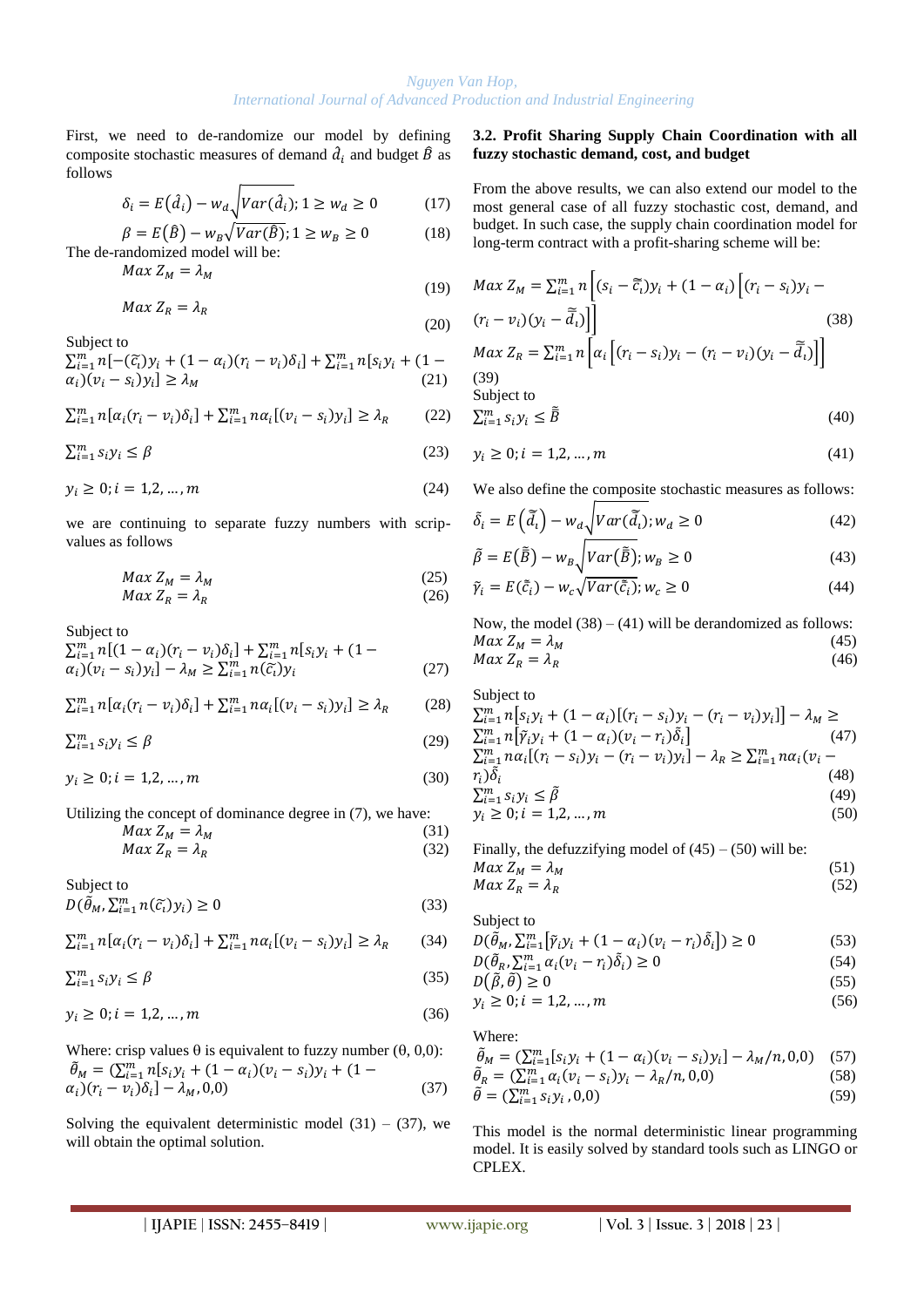#### 4. NUMERICAL EXPERIMENT

First of all, we will compare our approach with the work of Saha et al. (2015). Then, we extend our investigation for the most general case of profit-sharing supply chain coordination model with all fuzzy stochastic demand, cost, and budget.

The results of Saha et al. (2015) is best obtained by using Fuzzy Compromise Programming Method (FCPM). Therefore, we will perform the comparison between our model and Saha's model II using the same FCPM method. For ease of reading, we summarize the FCPM method as follows:

Let  $Z_M^{min}$ ,  $Z_M^{max}$ ,  $Z_R^{min}$ ,  $Z_R^{max}$  be the aspired level and the highest acceptable level of achievement for the single objective solution of the multi-objective linear programming(MOLP) model (while disregarding the other objectives). The FCPM model is based on maximizing the least satisfaction level among all objectives as follows:

$$
Max \lambda \tag{60}
$$

$$
\frac{Z_M - Z_M^{min}}{Z_M^{max} - Z_M^{min}} \ge \lambda \tag{61}
$$

$$
\frac{z_R - z_R^{min}}{z_R^{max} - z_R^{min}} \ge \lambda \tag{62}
$$

$$
1 \ge \lambda \ge 0 \tag{63}
$$

$$
x \in X \tag{64}
$$

Constraint (64) is a set of given constraints of Saha's model or our model.

Now, we are revisiting the Saha's example to investigate numerically the models. In that example, three different types of items  $(m = 3)$  are considered. The other parameters of the problem are:

 $n = 50$ ;  $p = 0.4$ ;  $\alpha_1 = 0.55$ ;  $r_1 = $90$ ;  $v_1 = $6$ ;  $s_1 = $40$ ;  $c_{11} = $7$ ;  $c_{12} = $10$ ;  $c_{13} = $13$ ;  $\rightarrow u_1 = 10$ ;  $a_1 = 3$ ;  $b_1 = 3$  $\alpha_2 = 0.53$ ;  $r_2 = $100$ ;  $v_2 = $12$ ;  $s_2 = $45$ ;  $c_{21} = $13$ ;  $c_{22} = $15$ ;  $c_{23} = $17$ ;  $\rightarrow u_2 = 15$ ;  $a_2 = 2$ ;  $b_2 = 2$  $\alpha_3 = 0.51$ ;  $r_3 = $110$ ;  $v_3 = $14$ ;  $s_3 = $50$ ;  $c_{31} = $15$ ;  $c_{32} = $16$ ;  $c_{33} = $17$ ;  $\rightarrow u_3 = 16$ ;  $a_3 = 1$ ;  $b_2 = 1$ Without loss of generality, we assume that the weighted value of the credibility measure in Saha and our composite

stochastic measures are the same:  $\rho = w_d = w_c = w_B = 0.4$ . The probabilistic budget is normally distributed with  $E(\hat{B}) = $15,000, Var(\hat{B}) = $700, and \Phi(R) = -1.2$ . We also consider three popular types of probability distribution: uniform, exponential, and normal distributions with the same input parameters of Saha (2015) presented in the following table:

| <b>Distribution</b>                                 | $E(x_i)$      | $Var(x_i)$                | <b>Input Parameters</b>                                   |
|-----------------------------------------------------|---------------|---------------------------|-----------------------------------------------------------|
| Uniform Distribution                                | $[a_i + b_i]$ | $\frac{(b_i - a_i)^2}{2}$ | $a_1=0, b_1=120,$                                         |
|                                                     | っ             | 12                        | $a_2=0, b_2=160,$                                         |
| $f(x_i) = \frac{1}{b_i - a_i}, b_i \ge x_i \ge a_i$ |               |                           | $a_3 = 0$ , $b_3 = 200$                                   |
| Exponential Distribution $f(x_i)$ =                 |               |                           | $\beta_1 = 0.015$ , $\beta_2 = 0.011$ , $\beta_3 = 0.009$ |
| $\beta_i e^{-\beta_i x_i}, x_i \geq 0$              |               | $\overline{\beta_i^2}$    |                                                           |
| Normal Distribution                                 | $\mu_i$       | $\sigma_i^2$              | $\mu_1 = 60, \sigma_1 = 24, \mu_2 = 80,$                  |
| $(x_i - \mu_i)^2$                                   |               |                           | $\sigma_2 = 32$ , $\mu_3 = 100$ , $\sigma_3 = 40$         |
| $2\sigma_i^2$<br>$f(x_i)$                           |               |                           |                                                           |
|                                                     |               |                           |                                                           |

We are solving our model with the same Saha's data presented above. Our solution results and Saha's results by using FCPM are summarized in Table 2

|  |  | Table 2. Solution of Saha's Model II and our Model |  |
|--|--|----------------------------------------------------|--|
|  |  |                                                    |  |

| <b>Solution Method</b> | Max/Min Values and       | Type of distribution for stochastic demand |              |                            |  |
|------------------------|--------------------------|--------------------------------------------|--------------|----------------------------|--|
|                        | <b>Optimal Variables</b> | Uniform                                    | Exponential  | <b>Normal Distribution</b> |  |
|                        |                          | Distribution                               | Distribution |                            |  |
| Saha's Model II        | $Z_M^{max}$              | 688,548.5                                  | 612,166.8    | 688,213.3                  |  |
|                        | $Z_M^{min}$              | 669,017.7                                  | 556,240.1    | 668,929.9                  |  |
|                        | $Z_{R}^{max}$            | 217,607.1                                  | 159,768.4    | 217,223.9                  |  |
|                        | $Z_R^{min}$              | 216,418.4                                  | 138,109.8    | 216,044.2                  |  |
|                        | $\overline{\lambda^*}$   | 0.7962                                     | 0.9175       | 0.799                      |  |
|                        | $Z_M^*$                  | 684,568.2                                  | 607,552.7    | 684,337.6                  |  |
|                        | $Z_R^*$                  | 217,364.8                                  | 157,981.5    | 216,986.8                  |  |
|                        | $y_1^*$                  | 73.85                                      | 67.9         | 73.86                      |  |
|                        | $y_2^*$                  | 103.18                                     | 100.2        | 103.21                     |  |
|                        | $y_3^*$                  | 129.27                                     | 123.49       | 129.3                      |  |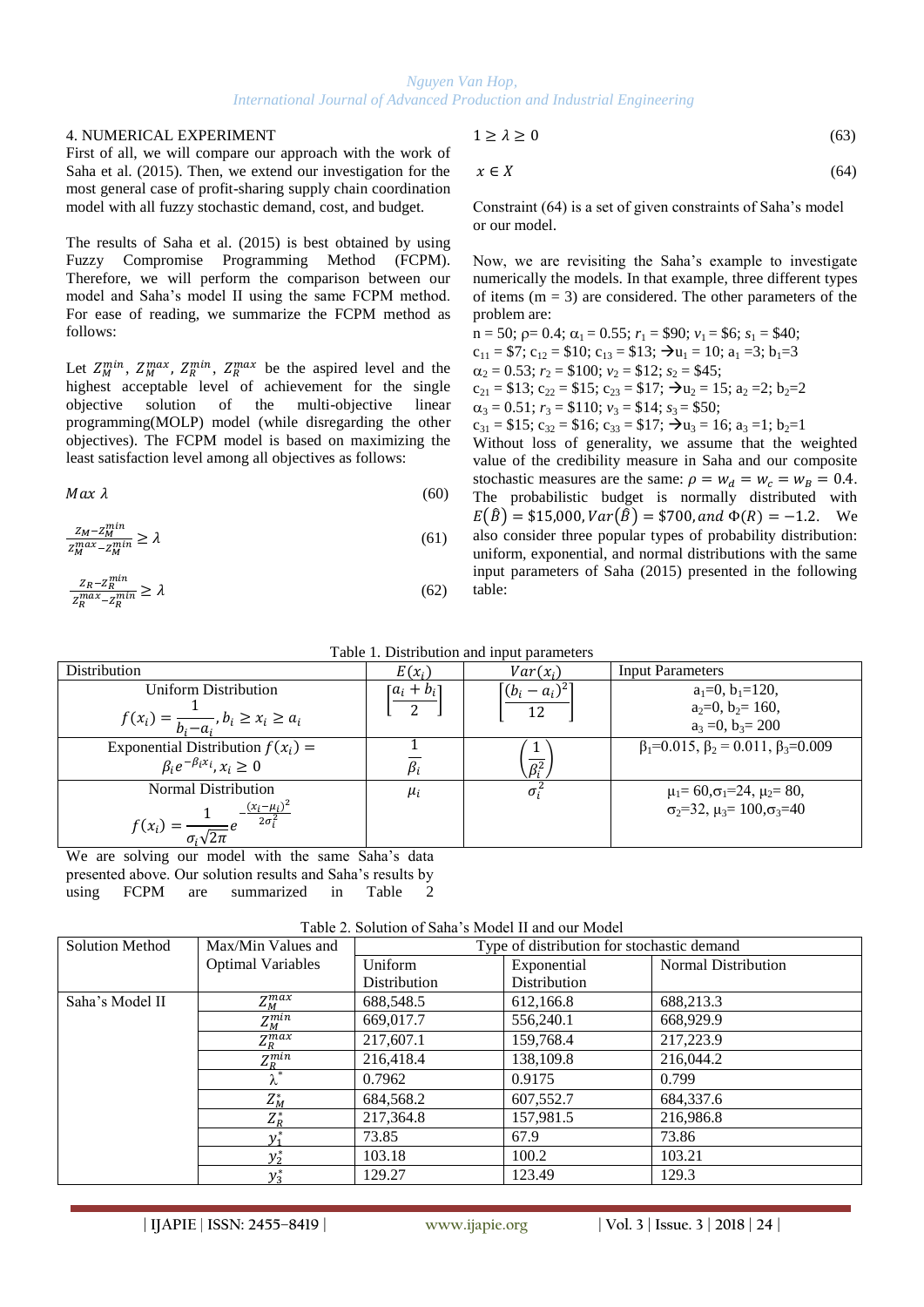*Nguyen Van Hop, International Journal of Advanced Production and Industrial Engineering*

|           | $Z_{Avg}^*(in \$       | 18,038.66 | 15,310.68 | 18,026.49      |
|-----------|------------------------|-----------|-----------|----------------|
|           | Budget utilized (\$)   | 14060.6   | 13,399.5  | 14063.85       |
| Our Model | $Z_M^{max}$            | 839,410   | 789,260   | 875,860        |
|           | $\overline{Z_M^{min}}$ | 395,350   | 345,200   | 431,800        |
|           | $Z_R^{max}$            | 438,350   | 382,800   | 478,750        |
|           | $\overline{Z_R^{min}}$ | 178,370   | 122,820   | 218,770        |
|           | $\lambda^*$            | 0.5       | 0.5       | 0.5            |
|           | $Z_M^*$                | 617,380   | 567,230   | 653,830        |
|           | $Z_R^*$                | 308,360   | 252,810   | 348,760        |
|           | $y_1^*$                | $\theta$  | $\theta$  | $\overline{0}$ |
|           | $y_2^*$                | $\Omega$  | $\theta$  | $\Omega$       |
|           | $v_{2}^{*}$            | 141.6     | 141.6     | 141.6          |
|           | $Z_{Avg}^*(in \$       | 18,515    | 16,401    | 20,052         |
|           | Budget utilized (\$)   | 7,080     | 7.080     | 7,080          |

Note:  $Z_{Aav}^{*} = \left(\frac{Z_{M}^{*} + Z_{R}^{*}}{R}\right)$  $\frac{1}{n}$ 

From the obtained results in Table 2, we can see that our model gives better solutions in terms of compromised average objective value  $Z_{Avq}^*(in \$ ). It means that total profit of the supply chain is better even though the manufacturer may have to sacrifice a little bit their benefit to share for the retailer. In addition, our model also gives better use of budget money than the Saha's solutions. Budget consumption is just about 50% of Saha's level but

it still gives better objective values. In short, our model is more advantage than Saha's approach.

For generalization, we also illustrate our general case of profit-sharing supply chain coordination model with all fuzzy stochastic demand, cost, and budget. We also run an experiment with the same input data except for fuzzy stochastic values of demand, cost, and budget as presented in Table 3.



| Distribution                                                                                                                                                 | $E(x_i)$                                           | $Var(x_i)$                                            | <b>Input Parameters</b>                                                                                                                                                                                                                                                                                                                                                             |
|--------------------------------------------------------------------------------------------------------------------------------------------------------------|----------------------------------------------------|-------------------------------------------------------|-------------------------------------------------------------------------------------------------------------------------------------------------------------------------------------------------------------------------------------------------------------------------------------------------------------------------------------------------------------------------------------|
| <b>Uniform Distribution</b><br>$f(\widetilde{x_i}) = \frac{1}{\widetilde{b_i} - \widetilde{a_i}}, \widetilde{b}_i \geq \widetilde{x_i} \geq \widetilde{a}_i$ | $\left[\frac{\tilde{a}_i + \tilde{b}_i}{2}\right]$ | $\left[\frac{(\tilde{b}_i-\tilde{a}_i)^2}{12}\right]$ | $c_{11}=(10,3,3); c_{12}=(12,4,4)$<br>$c_{21} = (15,2,2); c_{22} = (16,5,5)$<br>$c_{31} = (16,1,1); c_{32} = (17,2,2)$<br>demand<br>$a_1=(10,1,1); b_1=(120,10,10),$<br>$a_2=(20,2,2); b_2=(160,20,20),$<br>$a_3 = (30,3,3); b_3 = (200,30,30)$<br>Budget:<br>$B_1 = (15000, 700, 700);$<br>$B_2 = (16000, 500, 500)$                                                               |
| Exponential<br>Distribution<br>$f(x_i) = \widetilde{\beta}_i e^{-\widetilde{\beta}_i x_i}, x_i \geq 0$                                                       | $\frac{1}{\tilde{\beta}_i}$                        | $\frac{1}{\tilde{\beta}_i^2}$                         | Cost:<br>$\beta_{C1} = (0.1, 0.03, 0.03)$<br>$\beta_{C2} = (0.15, 0.02, 0.02)$<br>$\beta_{C3} = (0.16, 0.01, 0.01)$<br>Demand:<br>$\beta_1 = (0.015, 0.001, 0.001),$<br>$\beta_2 = (0.011, 0.0008, 0.0008),$<br>$\beta_3$ = (0.01, 0.0005, 0.0005)<br>Budget:<br>$\beta_B = (0.0004, 0.00005, 0.00005)$                                                                             |
| <b>Normal Distribution</b><br>$f(x_i) = \frac{1}{\tilde{\sigma}_i \sqrt{2\pi}} e^{-\frac{(x_i - \tilde{\mu}_i)}{2\tilde{\sigma}_i^2}}$                       | $\tilde{\mu}_i$                                    | $\tilde{\sigma}_i^2$                                  | Cost:<br>$\mu_{c1} = (10,3,3), \sigma_{c1} = (3,1,1),$<br>$\mu_{c2} = (15,2,2), \sigma_{c2} = (4,1,1)$<br>$\mu_{c3} = (16,1,1), \sigma_{c3} = (5,2,2)$<br>Demand:<br>$\mu_1 = (60, 5, 5), \sigma_1 = (24, 2, 2),$<br>$\mu_2 = (80,10,10), \sigma_2 = (32,3,3)$<br>$\mu_3 = (100, 20, 20), \sigma_3 = (40, 5, 5)$<br>Budget:<br>$\mu_B$ = (15000,700,700), $\sigma_B$ = (500,50,50), |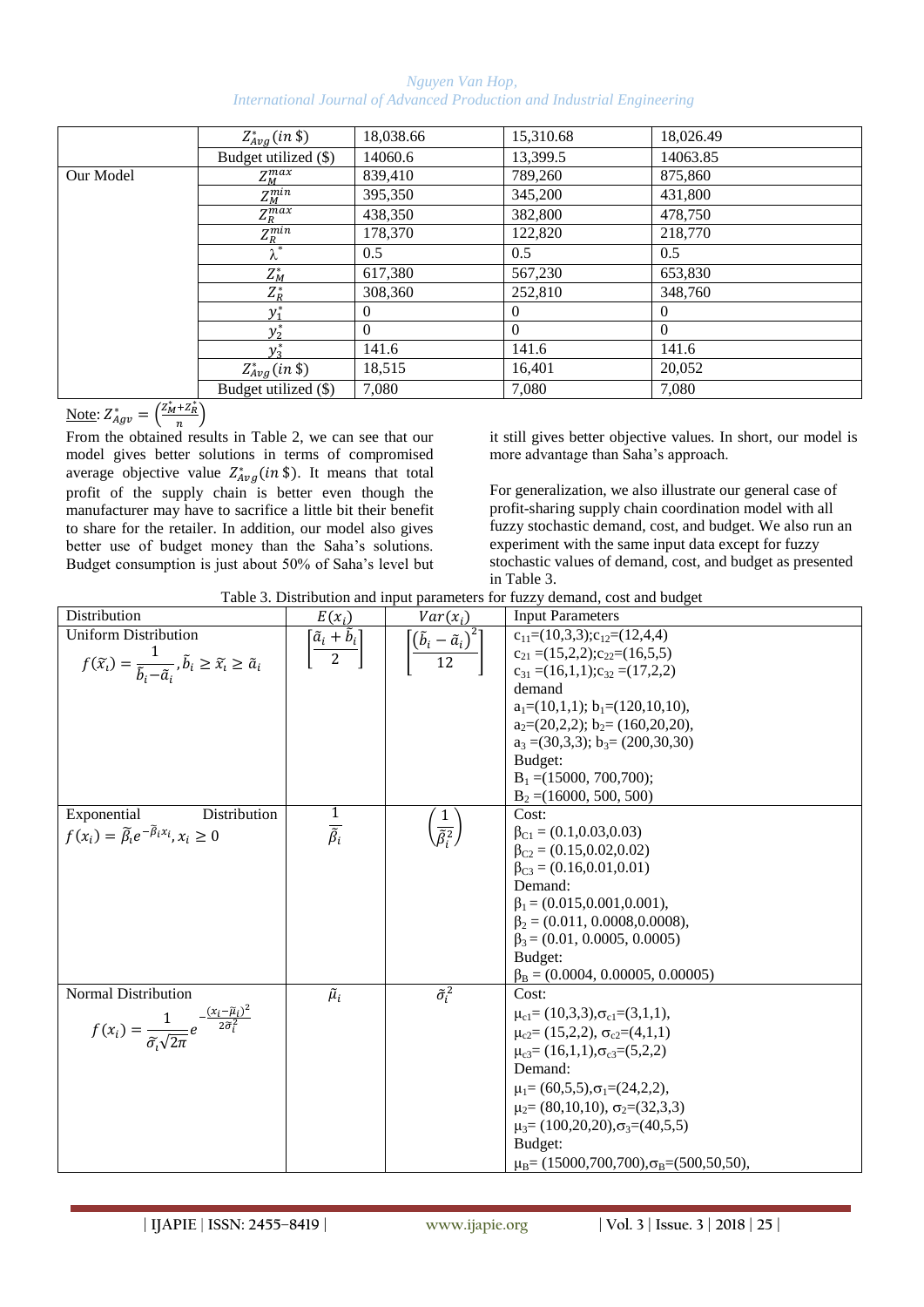We also compare the results for different multi-objective linear programming approaches as the same way of Saha et al (2015). For ease of reading, the Global Criteria Method (GCM) and Weighted Sum Method (WSM) are also summarized here. The GCM model is:

Minimize 
$$
G(x) = \left\{ \sum_{k=1}^{K} \left( \frac{z_k^{max} - z_k(x)}{z_k^{max}} \right)^p \right\}^{1/p}
$$
(65)

Subject to  $x \in X$ , (66)

Where  $1 \le p <$ . A usual value of p is 2 The WSM model is:

$$
Maximize U(x) = \sum_{k=1}^{K} w_k Z_k(x)
$$
 (67)

Subject to  $x \in X$ , (68)

Where  $\sum_{k=1}^{K} w_k = 1$  and  $0 \le w_k \le 1$ ; k =1,2..., K

Constraint (66) or (68) is a set of given constraints of our model.

Table 4 shows the summary results of our general fuzzy stochastic model  $(51) - (59)$  using three different methods: FCPM, GCM, and WSM.

| Table 4. Solution results of general fuzzy stochastic model |                          |                                            |                                 |                     |  |
|-------------------------------------------------------------|--------------------------|--------------------------------------------|---------------------------------|---------------------|--|
| <b>Solution Method</b>                                      | Max/Min Values and       | Type of distribution for stochastic demand |                                 |                     |  |
|                                                             | <b>Optimal Variables</b> | Uniform distribution                       | <b>Exponential distribution</b> | Normal distribution |  |
| <b>FCPM</b>                                                 | $Z_M^{max}$              | 723,245.3                                  | 734,817.467                     | 717,979.8           |  |
|                                                             | $Z_M^{min}$              | 406,142.64                                 | 296,650.8                       | 388,859.8           |  |
|                                                             | $Z_R^{max}$              | 452,005.85                                 | 332,359.2                       | 432,080.2           |  |
|                                                             | $Z_R^{min}$              | 169,555.61                                 | 56,959.2                        | 157,414.6           |  |
|                                                             | $\lambda^*$              | 0.459                                      | 0.498                           | 0.4667959           |  |
|                                                             | $Z_M^*$                  | 551,742.2                                  | 514,788.4                       | 542,491.7           |  |
|                                                             | $Z_R^*$                  | 299,244.3                                  | 194,064.8                       | 285,627.4           |  |
|                                                             | $y_1^*$                  | $\Omega$                                   | $\mathbf{0}$                    | $\mathbf{0}$        |  |
|                                                             | $y_2^*$                  | 174.6845                                   | $\mathbf{0}$                    | $\Omega$            |  |
|                                                             | $y_3^*$                  | $\Omega$                                   | 150.65                          | 159.5347            |  |
|                                                             | $Z_{Avg}^*(in \ \$       | 17,019.73                                  | 14,177.06                       | 16,562.382          |  |
|                                                             | Budget utilized (\$)     | 7,860.8025                                 | 7,532.5                         | 7,976.735           |  |
| <b>GCM</b>                                                  | $G^*$                    | 0.3766807                                  | 0.4854191                       | 0.3876186           |  |
|                                                             | $Z_M^*$                  | 489,190.2                                  | 444,446.4                       | 482,648.6           |  |
|                                                             | $Z_R^*$                  | 364,873.2                                  | 238,660.0                       | 342,674.1           |  |
|                                                             | $y_1^*$                  | $\Omega$                                   | $\boldsymbol{0}$                | $\overline{0}$      |  |
|                                                             | $y_2^*$                  | 99.63709                                   | $\overline{0}$                  | $\overline{0}$      |  |
|                                                             | $y_3^*$                  | $\Omega$                                   | 102.0688                        | 97.39232            |  |
|                                                             | $Z_{Avg}^*(in \$         | 17,081.268                                 | 13,662.13                       | 16,506.454          |  |
|                                                             | Budget utilized (\$)     | 4,483.6691                                 | 5,103.44                        | 4,869.616           |  |
| <b>WSM</b>                                                  | $\mathrm{U}^*$           | 429,074.2                                  | 394,005                         | 417,202             |  |
|                                                             | $Z_M^*$                  | 406142.6                                   | 731,050.8                       | 676,989.4           |  |
|                                                             | $Z_R^*$                  | 452,005.9                                  | 56,959.20                       | 157,414.6           |  |
|                                                             | $y_1^*$                  | $\Omega$                                   | $\theta$                        | $\Omega$            |  |
|                                                             | $y_2^*$                  | $\mathbf{0}$                               | $\boldsymbol{0}$                | $\overline{0}$      |  |
|                                                             | $y_3^*$                  | $\Omega$                                   | 300                             | 299.2000            |  |
|                                                             | $Z^*_{Avg}(in \$         | 17,162.97                                  | 15,760.2                        | 16,688.08           |  |
|                                                             | Budget utilized (\$)     | $\overline{0}$                             | 15,000                          | 14,960              |  |

Note:  $Z_{Aav}^{*} = \left(\frac{Z_{M}^{*} + Z_{R}^{*}}{n}\right)$  $\left(\frac{F_{2R}}{n}\right)$ . In the case of WSM,  $w_M = w_R = 0.5$ . From the obtained results in Table 4, all three methods FCPM, GCM, and WSM give quite same level the whole supply chain profit ( $Z_{Aap}^*$  value) in which WSM's results are a little bit higher than the others. All three methods also favored the manufacturer while the GCM is better in terms of the utilized budgets and balancing profits between manufacturer and retailer. In conclusion, the GCM could be the preferable method for solving the complete fuzzy stochastic supply chain coordination model.

## 4. CONCLUSION

We have developed new fuzzy stochastic supply chain coordination models for long-term contracts with a profitsharing scheme. We defined two new measures of stochastic composite measures and fuzzy dominance degree to de-randomize and de-fuzzify demand, manufacturing cost and budget values. These measures will help to cover all shape characteristics as well as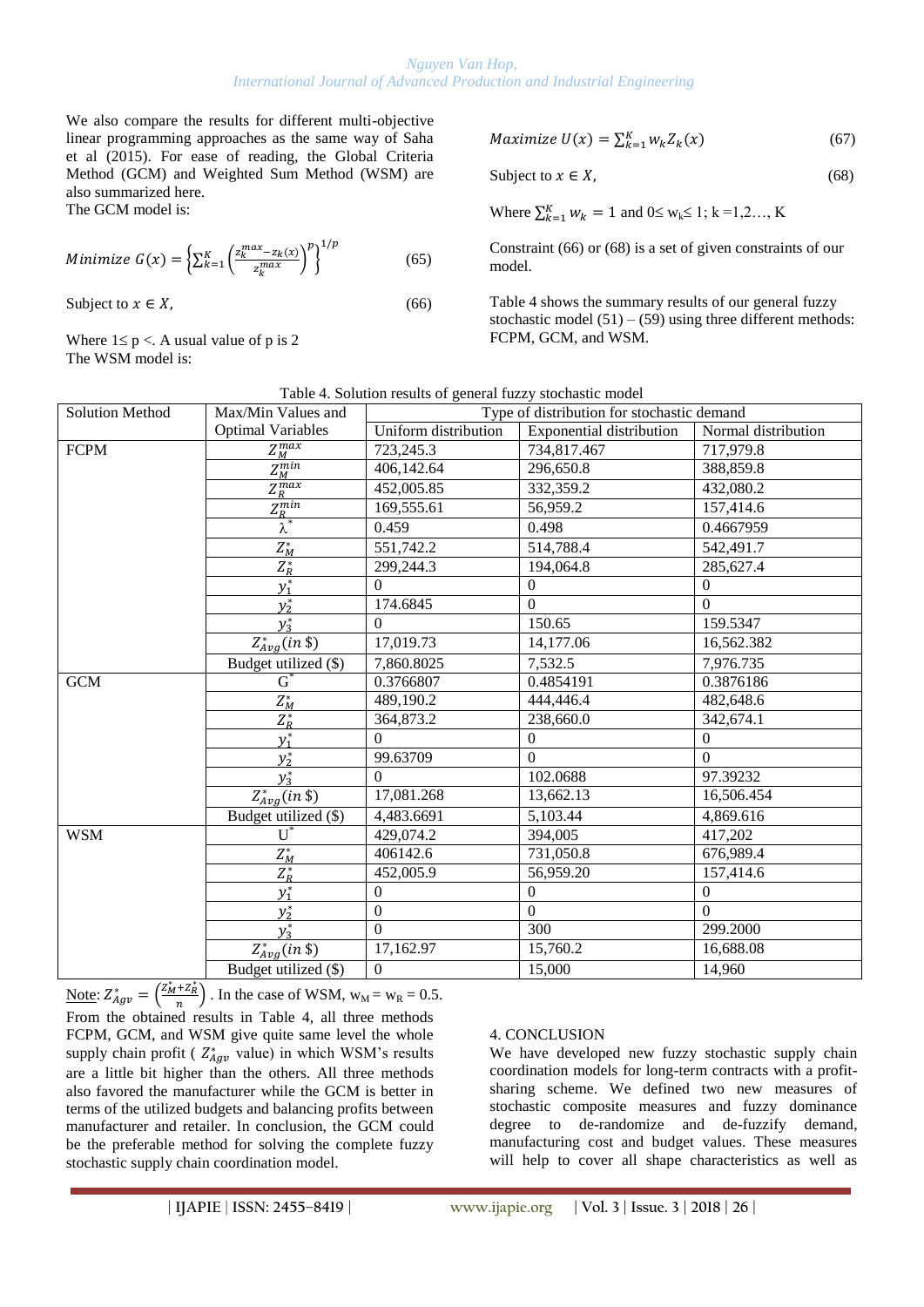reflect the relative relationship between fuzzy numbers. The models also include demand variation in the objective to minimize highest risk aversion factors and avoid decision makers bias. The models are converted to the corresponding deterministic multi-objective linear programming models and solved by fuzzy compromise programming method, global criteria method, and weighted sum method. We compare our first model with the similar one of Saha et al. (2015). Our model gives better results than Saha's model in both terms of supply chain profit and budget utilization. In addition, we also developed the general case of complete fuzzy stochastic supply chain coordination model for long-term contracts with profit sharing scheme. The current models have just considered the manufacturer-retailer supply chain. In further research, we would develop fuzzy stochastic coordination models for multi-echelon supply chain system.

#### **REFERENCES**

- [1] Z.A. Afrouzy, S.H. Nasseri, I. Mahdavi, M.M. Paydar, 2016. A fuzzy stochastic multi-objective optimization model to conFig. a supply chain considering new product development. *Applied Mathematical Modelling*, Vol. 40, pp.7545 – 7570.
- [2] F. Aiche and D. Dubois, 2012, An Extension of Stochastic Dominance to Fuzzy Random Variables. In: Hullermeier E., Kruse R., Hoffmann F., (eds.), *IPMU 2010. LNCS (LNAI), Vol. 6178,* pp. 159-168, Springer, Heidelberg, 2010.
- [3] A. [Colubi,](http://www.sciencedirect.com/science/article/pii/S0020025501000731#!) J. S. Dominguez-Menchero, M. López-Díaz, and [D. A. Ralescu,](http://www.sciencedirect.com/science/article/pii/S0020025501000731#!) 2001. On the formalization of fuzzy random variables. *[Information Sciences](http://www.sciencedirect.com/science/journal/00200255)*, [Vol. 133, No. 1-2, p](http://www.sciencedirect.com/science/journal/00200255/133/1)p. 3-6.
- [4] Couso and D. Dubois, 2015. A perspective on the extension of stochastic orderings to fuzzy random variables. *Proceedings of the 16th International Fuzzy Systems Association World Congress and the Conference of the European Society for Fuzzy Logic and Technology (IFSA - EUSFLAT 2015).*
- [5] D. Dubois and H. Prade. *Fuzzy Sets and Systems: Theory and Applications.* Academic Press, New York, 1980.
- [6] M.He, J. Xie, X. Wu, Q. Hu, and Y. Dai, 2016. Capability Coordination in Automobile Logistics Service Supply Chain Based on Reliability. *Procedia Engineering*, Vol.137, pp. 325 – 333.
- [7] S. Hu, H. Zheng, R. Q. Xu, Y. P. Ji, C. Y. Guo, 2010. Supply chain coordination for fuzzy random newsboy problem with imperfect quality. *International Journal of Approximate Reasoning*, Vol. 51, pp.771–784.
- [8] R. Kruse and K.D. Meyer. *Statistics with Vague Data*, D. Reidel Publishing Company, Dordrecht, 1987
- [9] S. C. [Lin,](https://www.hindawi.com/36827428/) H.W. [Tuan,](https://www.hindawi.com/87850579/) and [P.Julian,](https://www.hindawi.com/83724979/) 2017. An Improvement for Fuzzy Stochastic Goal Programming Problems*. Mathematical Problems in Engineering*, Volume 2017, pp.1-9.
- [10]B. Liu, 2001. Fuzzy random dependent-chance programming, *IEEE Transactions on Fuzzy Systems,* 9, 721-726.
- [11]B. Liu, 2001. Fuzzy random chance-constrained programming, *IEEE Transactions on Fuzzy Systems,* 9, 713-720.
- [12]B. Liu, and Y. K. Liu, 2002. Expected value of fuzzy variable and fuzzy expected value models, *IEEE Transactions on Fuzzy Systems,* 10, 445- 450.
- $[13]Y.K.$  Liu, and B. Liu, 2003. A class of fuzzy random optimization: expected value models. *Information Sciences,* Vol. 155, pp. 89-102.
- [14]M.K. Luhandjula, 1996, Fuzziness and randomness in an optimization framework, *Fuzzy Sets and Systems*, 77, 291 - 297.
- [15]M.K. Luhandjula, M.M. Gupta, 1996. On fuzzy stochastic optimization. *Fuzzy Sets and Systems*, Vol. 81, pp. 47 - 55.
- [16]M.K. Luhandjula, 2004, Optimization under hybrid uncertainty, *Fuzzy Sets and Systems*, 146, 187 - 203.
- [17]Markowitz, H. *Portfolio selection*. Wiley, New York, 1959.
- [18]Montes, E. Miranda, and S. Montes, 2015. Stochastic orders for fuzzy random variables, *Proceedings of the 16th International Fuzzy Systems Association World Congress and the Conference of the European Society for Fuzzy Logic and Technology (IFSA - EUSFLAT 2015)*.
- [19]A. Saha, S. Kar, M. Maiti, 2015. Multi-item fuzzy-stochastic supply chain models for longterm contracts with a profit sharing scheme. *Applied Mathematical Modelling*, Vol. 39, pp.2815 – 2828.
- [20]X.Wang, 2002. A general framework of supply chain contract models*. International Journal of Supply Chain Management*, Vol. 7, No.5, pp. 302- 310.
- [21]D. Wu, D.D. Wu, Y. Zhang, D.L. Olson, 2013. Supply chain outsourcing risk using an integrated stochastic-fuzzy optimization approach. *Information Sciences*, Vol. 235, 242–258.
- [22]R. Xu and X. Zhai, 2010. Manufacturer's coordination mechanism for single-period supply chain problems with fuzzy demand. *Mathematical and Computer Modelling,* Vol. 51, pp. 693-699.
- [23]R.G. Yaghin, S.A. Torabi, S.M.T. Fatemi Ghomi, 2012. Integrated markdown pricing and aggregate production planning in a two echelon supply chain: a hybrid fuzzy multiple objectives approach. *Applied Mathematical Modelling*, Vol. 36, pp.6011 – 6030.